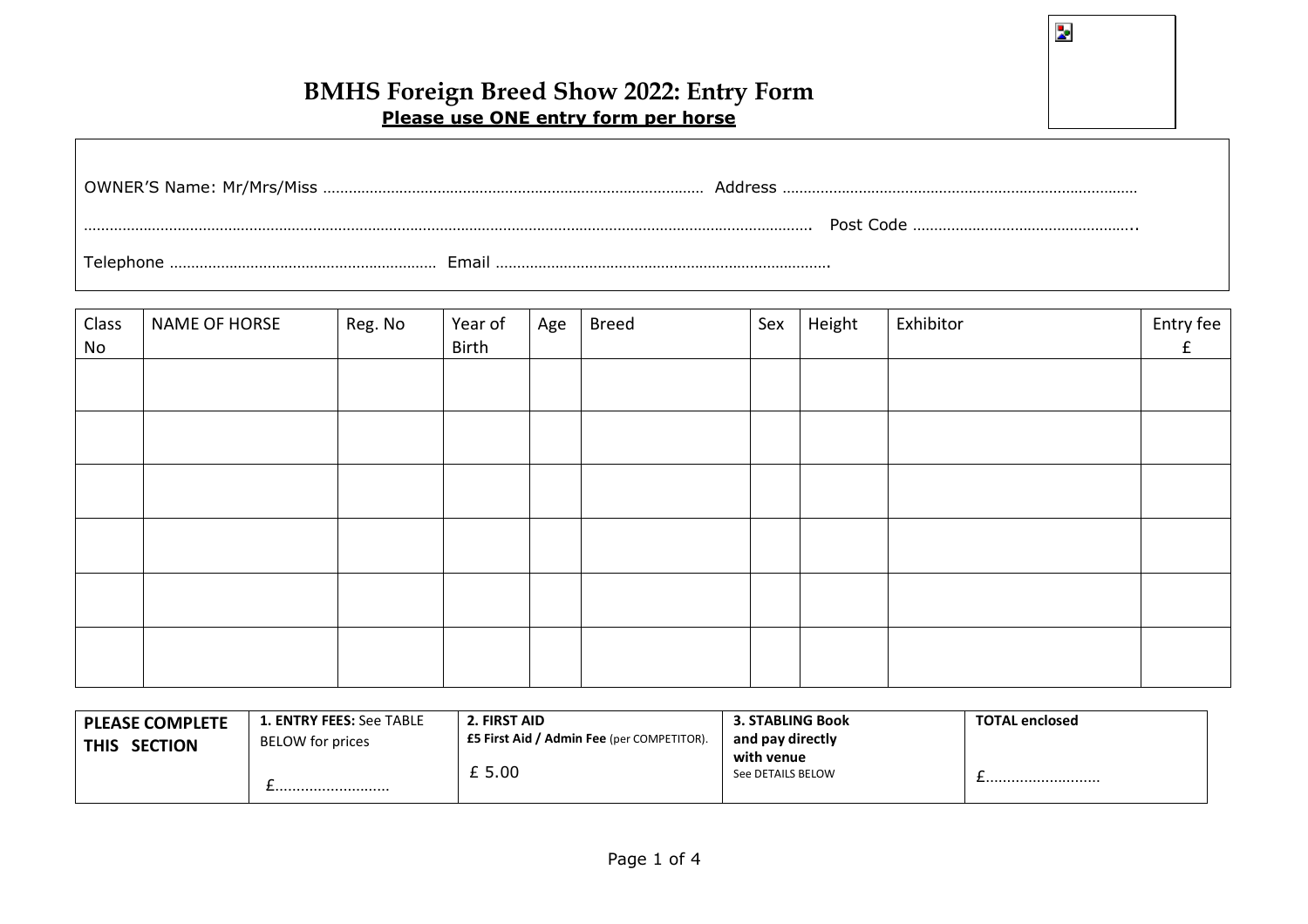## **Entry Fees**



BMHS Show Rules and Judging Standards apply. For a copy see [www.morganhorse.org.uk](http://www.morganhorse.org.uk/)

|                                      | <b>BMHS MEMBER</b> | <b>NON -MEMBERS</b> | <b>YOUTH</b>         |
|--------------------------------------|--------------------|---------------------|----------------------|
|                                      | <b>ADVANCE</b>     | <b>ADVANCE</b>      | <b>EXHIBITOR (18</b> |
|                                      | <b>ENTRIES</b>     | <b>ENTRIES</b>      | years or under)      |
|                                      | Per class          | Per class           | Per class            |
| <b>INDIVIDUAL CLASSES</b>            | £12.50             | £15                 | £10                  |
|                                      |                    |                     |                      |
| FIRST AID / Ring fee (per exhibitor) | £5                 | £5                  | £5                   |
|                                      |                    |                     |                      |
| ENTRIES ON THE DAY if spaces         | £15                | £20                 | £15                  |
| permit                               |                    |                     |                      |
| <b>BLOCK BOOKING PER HORSE</b>       | £50                | £65                 | £40                  |
| (Max 5 classes)                      |                    |                     |                      |

**Payments by BACS to: - BMHS: ACC: 00129763 SORT CODE – 20-53-22 marked 'Foreign Breed Show' or PayPal: [treasurer@morganhorse.org.uk](mailto:treasurer@morganhorse.org.uk) using "Friends and Family" marked with Foreign Breed Show and horse and rider name**

**No entries will be accepted without signature and full payment.** If already entered, extra classes may be added on the day subject to receipt of payment **Unpaid Entry Fees:** Exhibitors will not be allowed to compete until all outstanding charges & entry fees are paid & cheques cleared in full. **Competitor numbers collected on the day**

COMPLETED Entry forms to be sent to: Nicola Martin - [nasnicky@yahoo.co.uk](mailto:nasnicky@yahoo.co.uk) Or by post to: 16 Burgess Green, Hacklinge, Deal, Kent, CT14 0AW **Please contact Nicky for any queries on 07889 281247**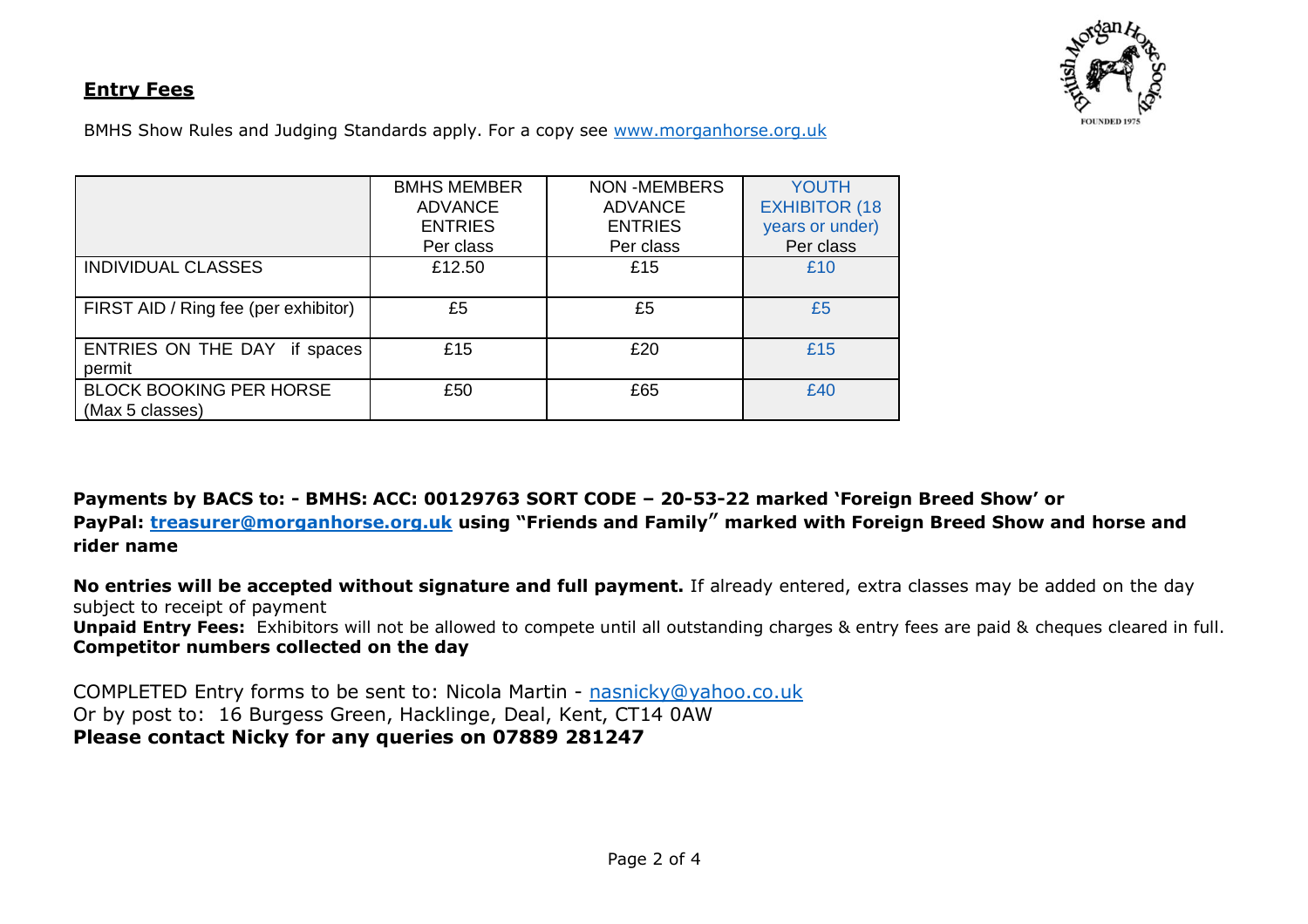



Stabling: First or one night £35.00, any consecutive nights £30.00. Day stable £15.00 8am – 5pm Please book directly with Moreton Morrell via My Riding Life: **or by contacting Wayne Rodwell [wprodwell@wcg.ac.uk](mailto:wprodwell@wcg.ac.uk) Tel: 0330 1356416**

## **<https://www.myridinglife.com/eventdetails.aspx?id=372902>**

### **Please note:**

**Insurance –** it is the responsibility of the exhibitor to insure all property and livestock on the Showground or elsewhere which is his own, or for which he is responsible. **If you are not a member of the BMHS all exhibitors must hold adequate Third Party liability insurance** for themselves and their animals.

**Conditions -** It is a condition of entry that all exhibitors agree to abide by the rules & regulations of BMHS and the premises. Neither the committee, BMHS or its representatives, accept any responsibility for any loss, theft or damage whatsoever to any animal, item or article associated with the show or for any accident or injury to any item, person or animal howsoever caused.

### **I agree to the terms on this form, those on the schedule and to abide by BMHS Show Rules:**

**Hats:** It is mandatory for all Members to wear a correctly fitted protective helmet with a Quality Assurance Mark (such as a BSI Kitemark or an SEI mark), at all times when mounted with a chinstrap fastened and adjusted so as to prevent movement of the hat in the event of a fall. **All** junior riders (under 18) MUST wear a safety hat in all classes.

If as an ADULT rider, you wish to wear traditional non-safety headgear, then please sign below and return to- [nasnicky@yahoo.co.uk](mailto:nasnicky@yahoo.co.uk) **I am aware and understand the BMHS Safety Policy in relation to riding hats. I shall be wearing non- safety headgear but understand and accept that this will be entirely at my own risk and the Organisers will not be responsible in any way for any incident that arises from such actions.**

**Signed ……………………………………… Print Name …………………………………………………… Date……………………..**